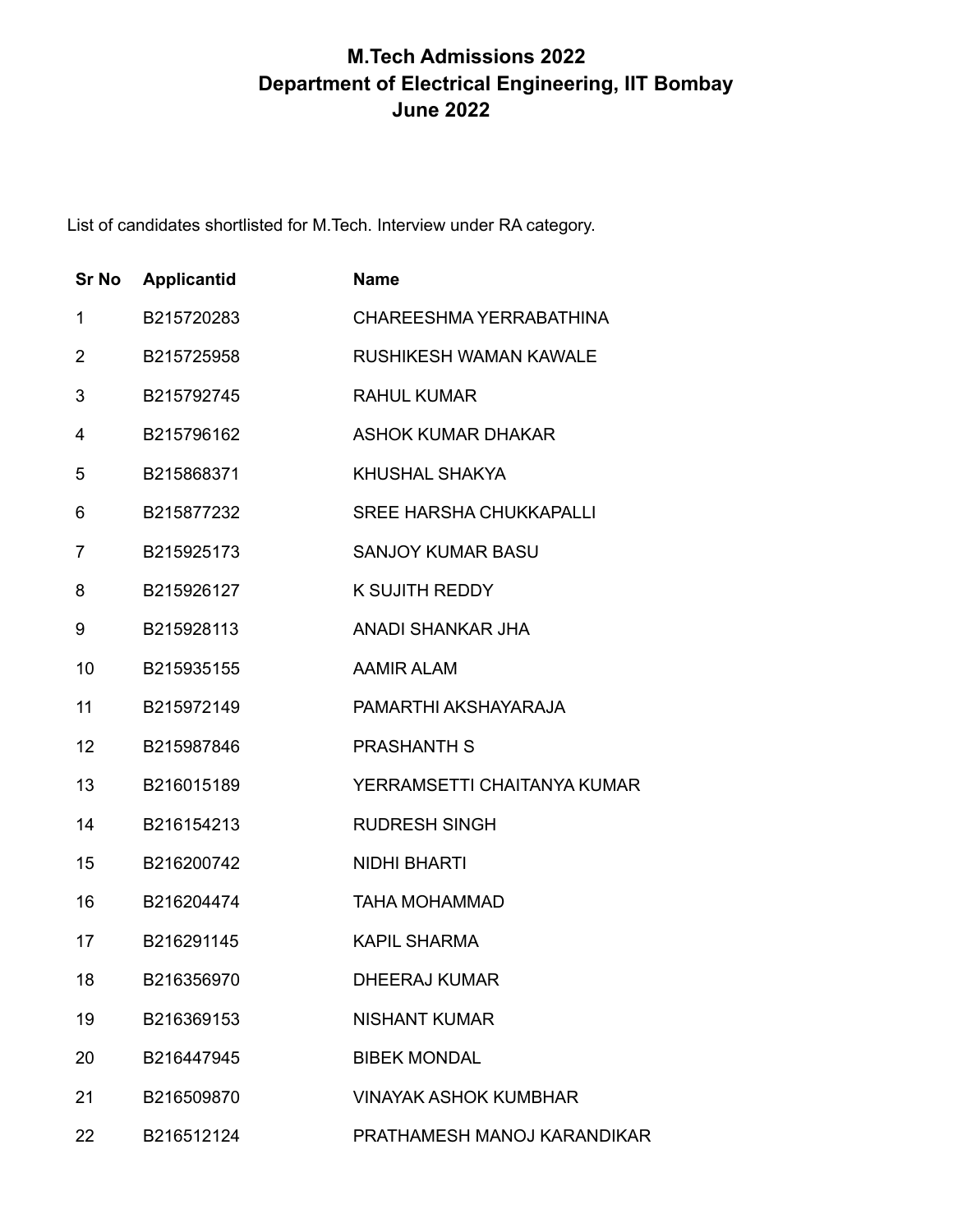| 23 | B216549138 | A KUSALAVA SARMA               |
|----|------------|--------------------------------|
| 24 | B216582494 | <b>ROHIT PRASAD</b>            |
| 25 | B216705718 | <b>KUMAR RAJU GUMMADI</b>      |
| 26 | B216732796 | <b>BHANU PRAKASH SUVARAPU</b>  |
| 27 | B216754125 | <b>GOPIKA KM</b>               |
| 28 | B216761503 | <b>RAVI SHANKAR</b>            |
| 29 | B216779188 | <b>DEVANSH GUPTA</b>           |
| 30 | B216792201 | <b>MD. MOHTASHIM ALAM</b>      |
| 31 | B216801173 | <b>G NAYANESH REDDY</b>        |
| 32 | B216833689 | <b>MD TARIQUE</b>              |
| 33 | B216942463 | <b>RITESH SRIVASTAVA</b>       |
| 34 | B216959744 | <b>KESAV G NAIR</b>            |
| 35 | B217048210 | <b>HEMANT BALKRUSHNA GEDAM</b> |
| 36 | B217107182 | <b>DIGAMBAR LAXMAN BHOLE</b>   |
| 37 | B217141369 | <b>AJAY KUMAR SINGH</b>        |
| 38 | B217198420 | <b>VAIBHAV KUMAR MATHUR</b>    |
| 39 | B217234115 | AKASH DILIP MOTWANI            |
| 40 | B217349178 | <b>NISHANT TRIVEDI</b>         |
| 41 | B217464147 | <b>NITYANAND</b>               |
| 42 | B217486999 | <b>ARUN SHARMA</b>             |
| 43 | B217487826 | <b>SHUBHAM RAHA</b>            |
| 44 | B217506223 | <b>JYOTHSNA REDDY VARI</b>     |
| 45 | B217521167 | <b>PRAKASH DAS</b>             |
| 46 | B217545101 | <b>HARSH GUPTA</b>             |
| 47 | B217571180 | <b>MAASIL AHMAD WANI</b>       |
| 48 | B217588796 | <b>SANJANA A R</b>             |
| 49 | B217597212 | <b>BHUPENDRA SAHU</b>          |
| 50 | B217754109 | NIKHITHA POLUDASU              |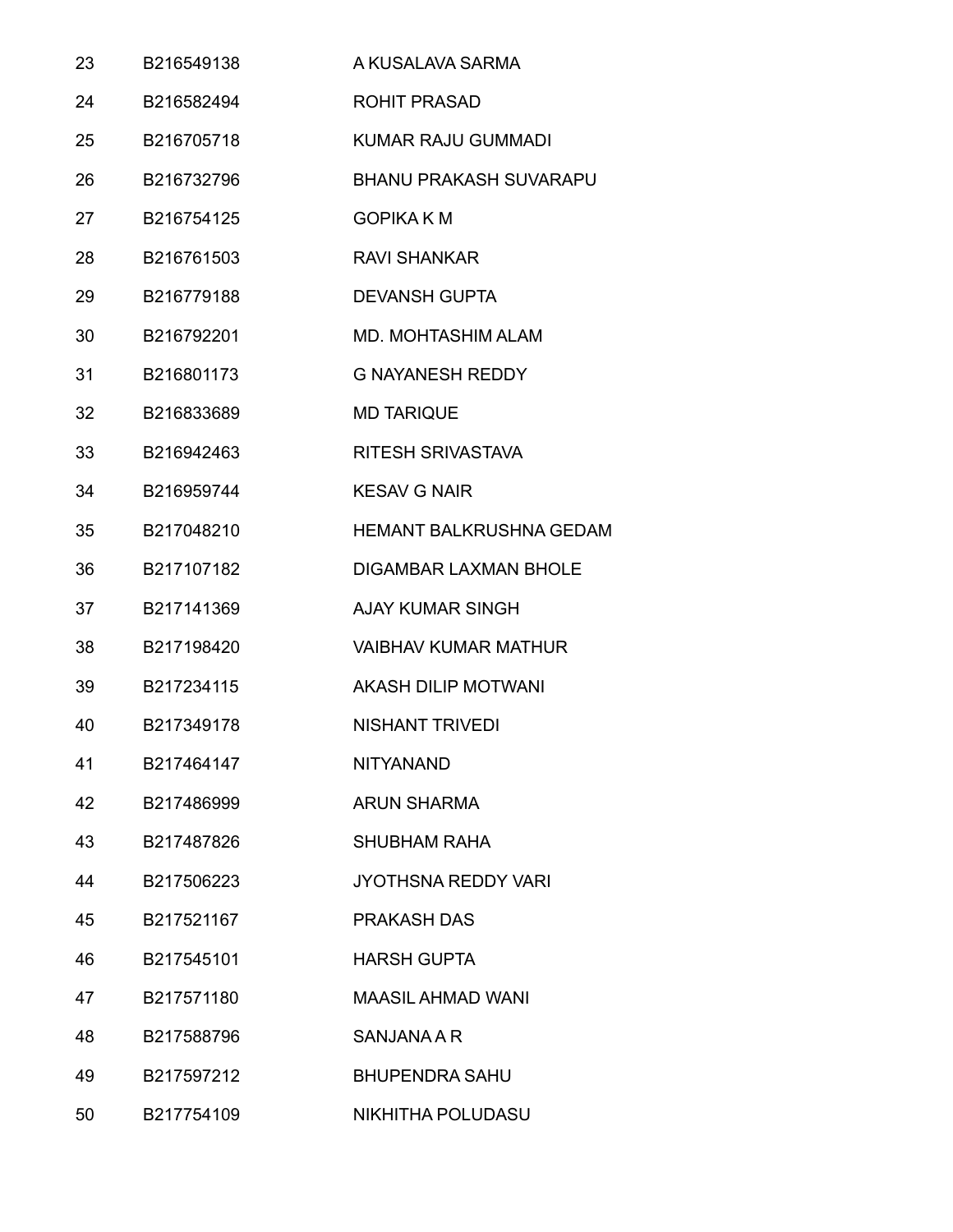| 51 | B217757115 | <b>VEERESH KURUBA</b>      |
|----|------------|----------------------------|
| 52 | B217826489 | <b>DEVENDRA PATEL</b>      |
| 53 | B217893982 | <b>ANURAG ADITYA</b>       |
| 54 | B217902164 | <b>SWACHITRA BOSE</b>      |
| 55 | B217915122 | <b>MOHD ISMAIL</b>         |
| 56 | B217994604 | PULIJALA MANJULA           |
| 57 | B218037524 | <b>SURAJ KUMAR</b>         |
| 58 | B218061508 | <b>JAY YOGESH SHARMA</b>   |
| 59 | B218073113 | <b>AJAY GIRI</b>           |
| 60 | B218119178 | ANUPAM PRATAP SINGH        |
| 61 | B218141763 | <b>SHASHWAT SINGH</b>      |
| 62 | B218206204 | <b>JAYANT ARUN JANGADE</b> |
| 63 | B218290140 | <b>ANKIT VAISHNAV</b>      |
| 64 | B218296725 | RAHUL PRAKASH              |
| 65 | B218556106 | AKSHAY SHIVAJIRAO LAVHALE  |
| 66 | B218582174 | <b>JAGRUTI M PATIL</b>     |
| 67 | B218587720 | <b>UMESH KUMAR</b>         |
| 68 | B218588109 | <b>RITANKAR GHOSH</b>      |
| 69 | B218601521 | PAVAN KUMAR PILLA          |
| 70 | B218612147 | <b>NEELANJAN PAL</b>       |
| 71 | B218720171 | <b>DEBABRATA MAHATO</b>    |
| 72 | B218764193 | <b>SHAILESH KUMAR</b>      |
| 73 | B218816116 | AJEET KUMAR YADAV          |
| 74 | B218901772 | RAJSHEKHAR MUKHERJEE       |
| 75 | B218946618 | DEEPANSHU VASHISHTHA       |
| 76 | B218952170 | UDDESH ISHWARDAYAL MARWADE |
| 77 | B219247759 | <b>BABLOO SINGH</b>        |
| 78 | B219273888 | PRITAM PATRA               |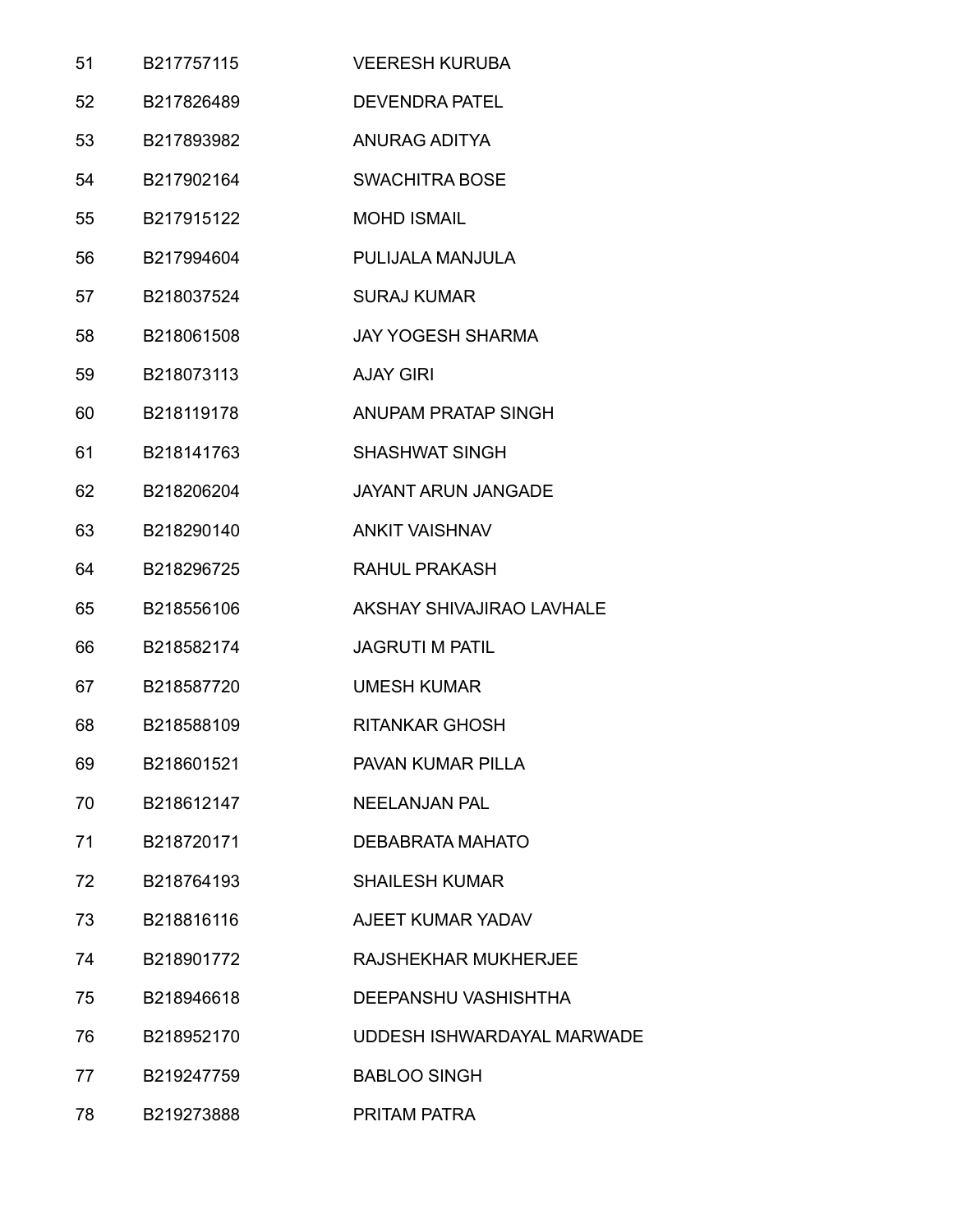| 79  | B219303163 | AMIT SINGH KUSHAWAHA           |
|-----|------------|--------------------------------|
| 80  | B219379257 | <b>BOLLAM JOHN</b>             |
| 81  | B219414780 | <b>JAYANT MISHRA</b>           |
| 82  | B219508203 | <b>DERICK GEORGE</b>           |
| 83  | B219576641 | SIDDHESH BHARATBHUSHAN SHARMA  |
| 84  | B219586139 | SAHELI ROY CHOWDHURY           |
| 85  | B219652202 | <b>PRANAY GURVE</b>            |
| 86  | B219658103 | <b>ABHINAV T</b>               |
| 87  | B219659174 | <b>ANMOL ANIL BHAGAT</b>       |
| 88  | B219661190 | <b>UDIT SINGHAL</b>            |
| 89  | B219689101 | <b>ALOK RANJAN</b>             |
| 90  | B219695172 | <b>SRIKAR REDDY KUNCHARAPU</b> |
| 91  | B219827163 | <b>MOHIT JANGID</b>            |
| 92  | B219828209 | <b>ADARSH A</b>                |
| 93  | B219868167 | <b>RANESH SAHA</b>             |
| 94  | B219910737 | <b>RUCHI SINGH</b>             |
| 95  | B219999327 | <b>ANKIT AGARWAL</b>           |
| 96  | B220031411 | <b>DEVYANSH SHUKLA</b>         |
| 97  | B220033193 | <b>RAGHU RAM BIRLANGI</b>      |
| 98  | B220136133 | <b>SUMIT KUMAR SINGH</b>       |
| 99  | B220143193 | <b>SAGAR PATEL</b>             |
| 100 | B220170132 | <b>KAPIL SINGLA</b>            |
| 101 | B220181621 | ANUJ CHAUHAN                   |
| 102 | B220222425 | <b>RAVI KETAN</b>              |
| 103 | B220267186 | KAUSHIK CHAKRAVORTY            |
| 104 | B220479196 | PARITOSH PRASAD DESAI          |
| 105 | B220636721 | <b>PREM KUMAR</b>              |
| 106 | B220749281 | PRINCEKUMAR AJAYBHAI VAGHASIYA |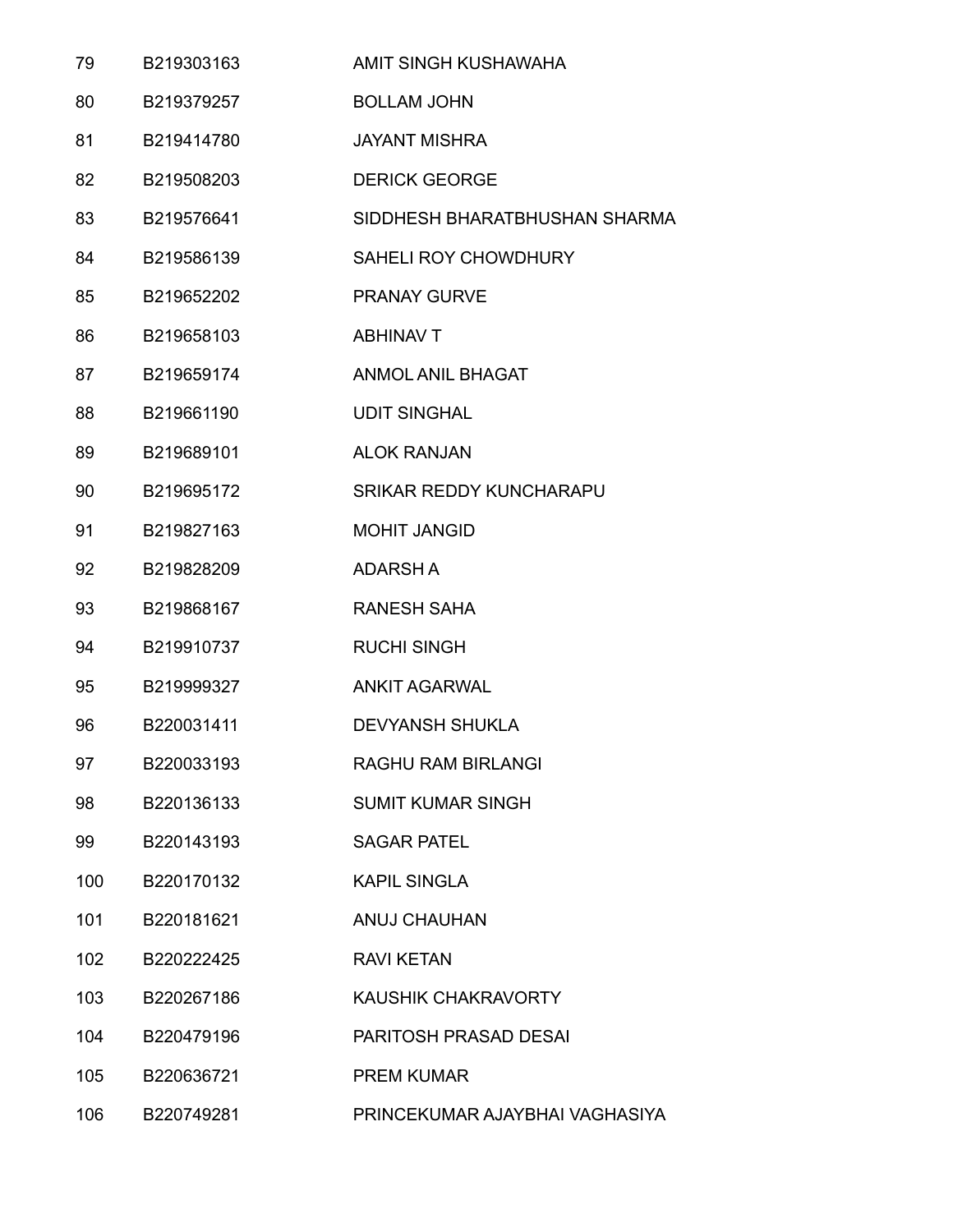| 107 | B220905353 | ARPIT SANJAY AVASARMOL         |
|-----|------------|--------------------------------|
| 108 | B220956237 | <b>KARTIK LAAD</b>             |
| 109 | B221133499 | <b>SHIVAM SUNIL PETHE</b>      |
| 110 | B221234106 | <b>BAMMIDI JAGADISWARA RAO</b> |
| 111 | B221238908 | <b>BANSAL ANKITH AGARWAL</b>   |
| 112 | B221305195 | <b>MRITUNJAY</b>               |
| 113 | B221306198 | <b>SUPRIYA SAHOO</b>           |
| 114 | B221332852 | <b>SANKET ASHOK KALSE</b>      |
| 115 | B221342938 | <b>AJEET SAROJ</b>             |
| 116 | B221371189 | <b>AKASH</b>                   |
| 117 | B221394874 | <b>DHANESH D PRABHU</b>        |
| 118 | B221397307 | <b>DHRUPADI DAS</b>            |
| 119 | B221413154 | ABHAY KUMAR MAURYA             |
| 120 | B221442113 | <b>UDIT SINGHAL</b>            |
| 121 | B221475179 | <b>SONI KUMARI</b>             |
| 122 | B221512180 | YAJASH GOPLANI                 |
| 123 | B221544183 | <b>HARSH KUMAR JADIA</b>       |
| 124 | B221548164 | <b>BIMALENDU SWAIN</b>         |
| 125 | B221568179 | PALAWAR VAISHNAVI              |
| 126 | B221569107 | PUTHALAPATTU VAMSI             |
| 127 | B221628142 | <b>RUCHIKA</b>                 |
| 128 | B221761206 | ANIKET APPASO AITAWADE         |
| 129 | B221910111 | <b>JAY PRADEEP HEREKAR</b>     |
| 130 | B222007177 | SHIVAM YADAV                   |
| 131 | B222061204 | <b>SAGAR DE</b>                |
| 132 | B222063131 | <b>HUMAYUN SEIKH</b>           |
| 133 | B222115167 | <b>SNEHA R DILLIKAR</b>        |
| 134 | B222150255 | <b>ABHISHEK VERMA</b>          |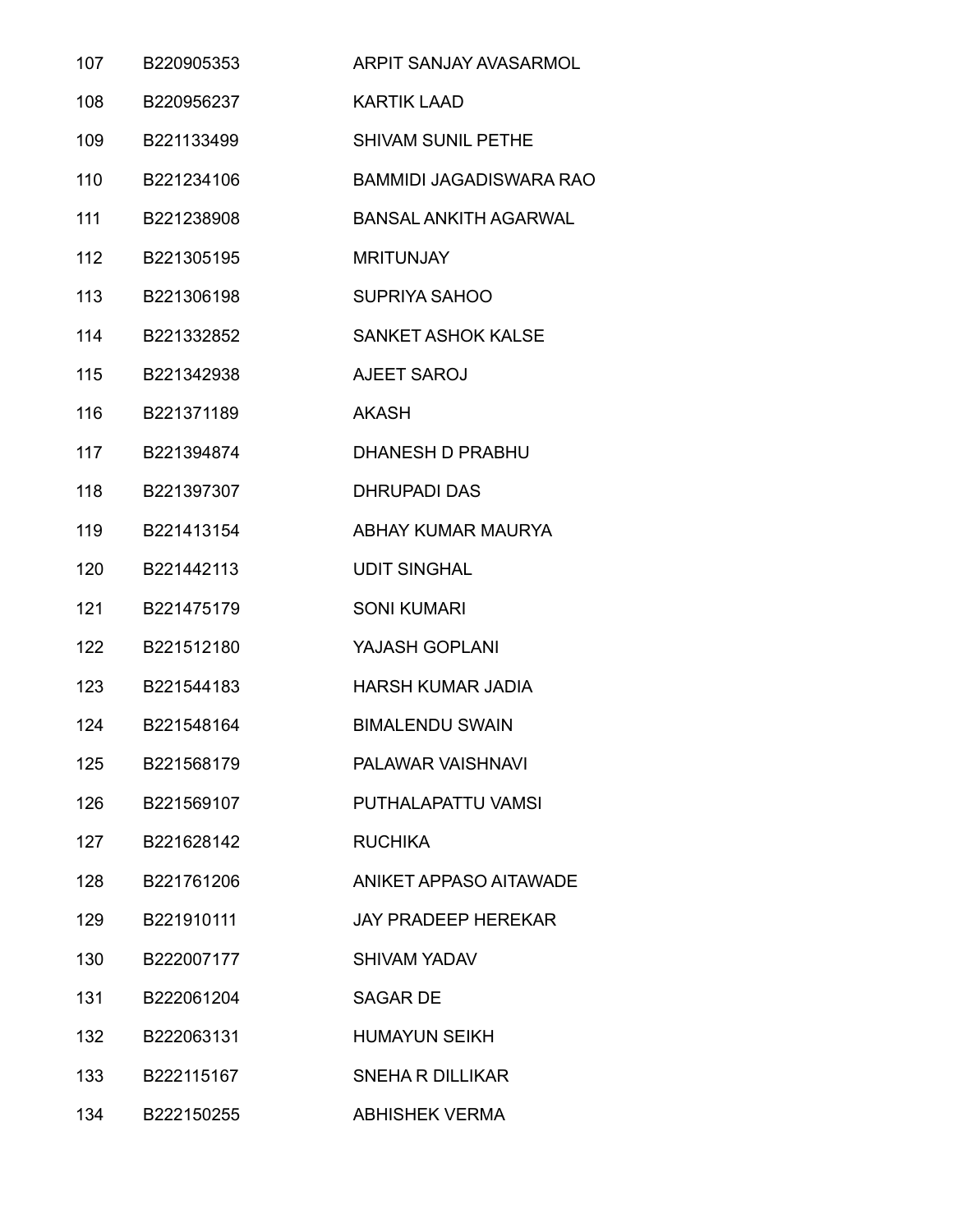| 135 | B222206301 | <b>SURAJ KUMAR</b>                                     |
|-----|------------|--------------------------------------------------------|
| 136 | B222207846 | <b>PINJARI SAYUF</b>                                   |
| 137 | B222208100 | <b>BHANU SAI TEJA M</b>                                |
| 138 | B222220153 | RADHE SHYAM SHAW                                       |
| 139 | B222234347 | <b>ANKIT YADAV</b>                                     |
| 140 | B222242167 | NILANJANA BANDYOPADHYAY                                |
| 141 | B222260580 | <b>RAKESH N</b>                                        |
| 142 | B222292157 | KIRTEYMAN SINGH RAJPUT                                 |
| 143 | B222317173 | <b>DUSHYANT KUMAR</b>                                  |
| 144 | B222318119 | <b>HARSHIT PRAJAPAT</b>                                |
| 145 | B222445200 | <b>MANASA MUDIGONDA</b>                                |
| 146 | B222456210 | <b>PAILA LOKESH REDDY</b>                              |
| 147 | B222466579 | <b>KESHAVARDHAN REDDY</b><br><b>BAKKACHENNAIAHGARI</b> |
| 148 | B222507671 | <b>MIDHUN V</b>                                        |
| 149 | B222588176 | <b>VAIBHAV M VYAS</b>                                  |
| 150 | B222595823 | <b>ROHAN KUMAR PATEL</b>                               |
| 151 | B222614213 | <b>RANIT GHOSAL</b>                                    |
| 152 | B222656200 | <b>ANKIT GUPTA</b>                                     |
| 153 | B222665352 | <b>JYOTI CHINTAMAN BAGHELE</b>                         |
| 154 | B222668807 | <b>KRISHAN PAL SINGH</b>                               |
| 155 | B222707704 | <b>DEBANJAN PAHARI</b>                                 |
| 156 | B222720145 | <b>BODAPUNTI NAVEEN CHAITANYA</b>                      |
| 157 | B222759170 | <b>MADDULA MANOJ</b>                                   |
| 158 | B222900287 | <b>AKASH MISHRA</b>                                    |
| 159 | B223009635 | <b>SURYA KARMAKAR</b>                                  |
| 160 | B223089768 | <b>PRAVEEN NEGI</b>                                    |
| 161 | B223141194 | YERRAGORLA SURENDRA                                    |
| 162 | B223181198 | SIDDHARTH SINGH                                        |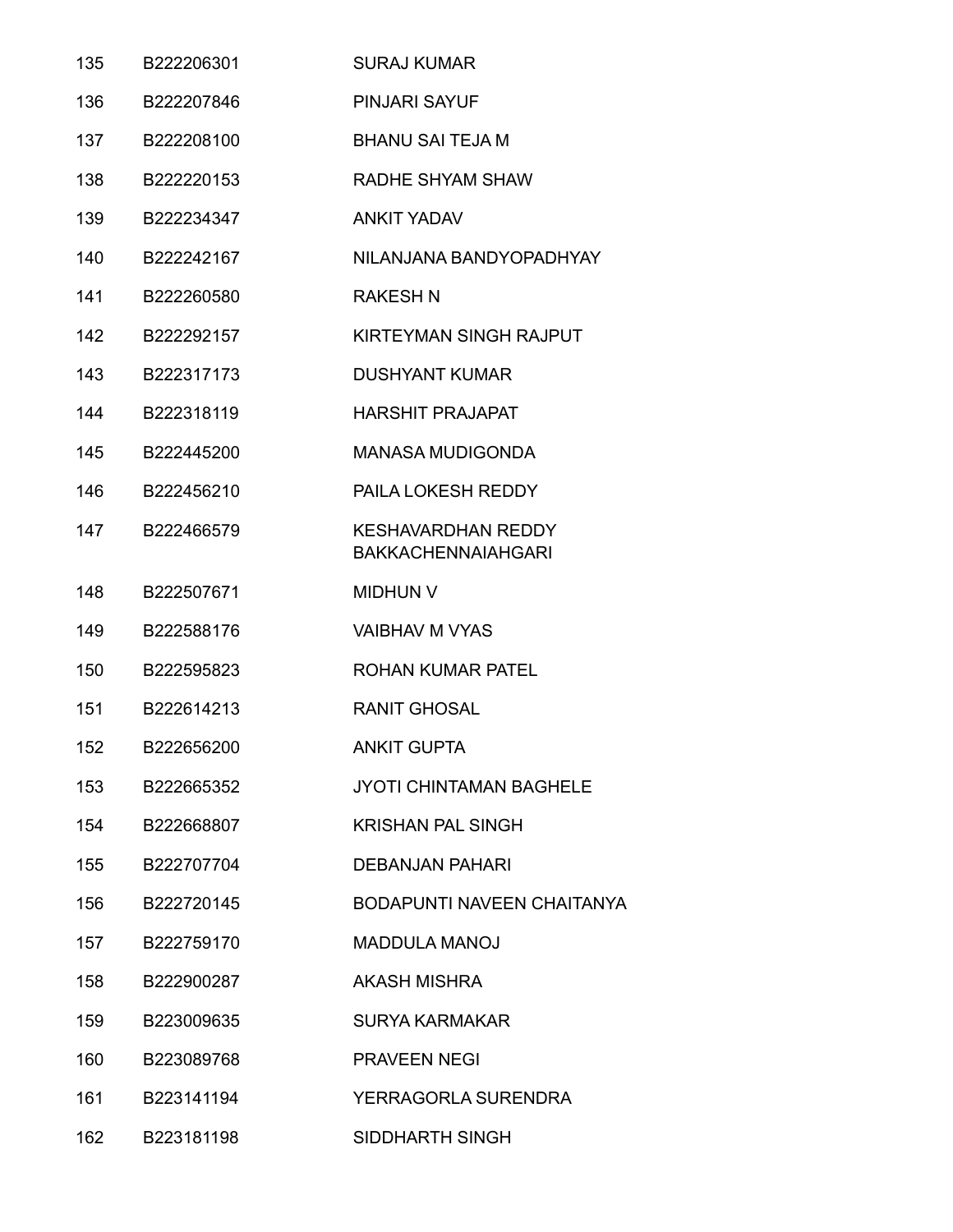| 163 | B223271199 | <b>GUNDLAPALLE ARAVIND</b>      |
|-----|------------|---------------------------------|
| 164 | B223300584 | <b>SUSHRITA HAZRA</b>           |
| 165 | B223305190 | <b>RAVI PRAKASH</b>             |
| 166 | B223358632 | <b>KASTUR ROY</b>               |
| 167 | B223377151 | <b>RITHIK KUMAR SINGH</b>       |
| 168 | B223513706 | <b>ABHISHEK CHAUDHARY</b>       |
| 169 | B223583153 | RAJASEKHAR SOMISETTY            |
| 170 | B223647686 | <b>TANISHA KOSHTI</b>           |
| 171 | B223696152 | YASWANTH PAVAN PEDDAPOTHULA     |
| 172 | B223702110 | <b>ABHISHEK BODKHE</b>          |
| 173 | B223809108 | <b>SHUBHAM GOYAL</b>            |
| 174 | B223922384 | <b>PUSHPENDRA SINGH</b>         |
| 175 | B223961540 | <b>ARCHAN HARSHITBHAI DESAI</b> |
| 176 | B223977430 | <b>PRAFUL LIKHITKAR</b>         |
| 177 | B224144169 | YOGESH ASHOK KUTE               |
| 178 | B224254194 | ARPIT GAJANAN NIRMAL            |
| 179 | B224366931 | AMITKUMAR SIDDARADDI            |
| 180 | B224523347 | <b>DARSHAN GIRISH SHAHA</b>     |
| 181 | B224571927 | UDAYA PRABHU KIRAN KODAMATI     |
| 182 | B224630145 | <b>NITISH KUMAR</b>             |
| 183 | B224668133 | <b>SWAPNIL TRIPATHI</b>         |
| 184 | B224695340 | PAVAN KUMAR J                   |
| 185 | B224816116 | <b>DINESH KUMAR PANWAR</b>      |
| 186 | B224884107 | <b>DAYANAND GUPTA</b>           |
| 187 | B225192106 | <b>SHUBHAM KAWDE</b>            |
| 188 | B225240259 | <b>CHETAN GOPAL CHAUDHARI</b>   |
| 189 | B225307621 | PRANAV PRAKASH KHAIRKAR         |
| 190 | B225474137 | <b>KUSHAGRA YADAV</b>           |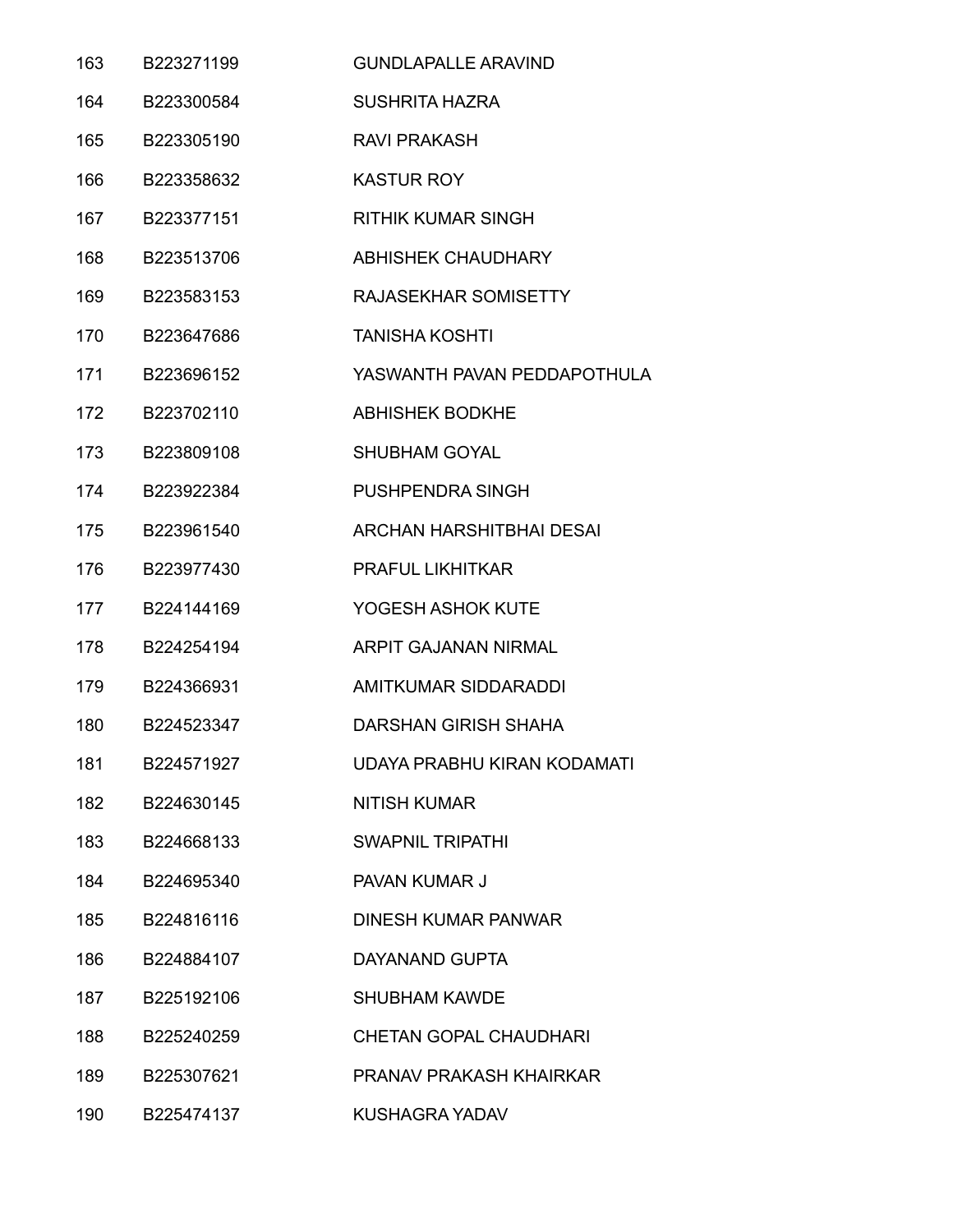| 191 | B225531180 | <b>AMIT KUMAR SINGH</b>         |
|-----|------------|---------------------------------|
| 192 | B225551175 | <b>GAGANDEEP SINGH</b>          |
| 193 | B225579100 | <b>RITWIK DAS</b>               |
| 194 | B225640253 | RAKSHIT BHATIA                  |
| 195 | B225689191 | SHUBHAM SHARMA                  |
| 196 | B225755116 | ARUN KUMAR THIRUPELLI           |
| 197 | B225760207 | SHOBHIT GUPTA                   |
| 198 | B225840364 | <b>ARSHWIN KUMAR</b>            |
| 199 | B225844109 | <b>CHANDAN DWIVEDI</b>          |
| 200 | B225914752 | DURGESH RAJENDRA SARDAN         |
| 201 | B225955117 | <b>DEEPIKA HARISH</b>           |
| 202 | B226099946 | <b>NABARUN ROY</b>              |
| 203 | B226221175 | YASH ANIL SAGAR                 |
| 204 | B226228132 | <b>MAYUR ASHOK PATIL</b>        |
| 205 | B226351236 | <b>AMAN CHOUDHARY</b>           |
| 206 | B226444545 | <b>GAURAV PANDEY</b>            |
| 207 | B226535572 | <b>MOHIT KUMAR</b>              |
| 208 | B226561163 | AVADHESH KUMAR VERMA            |
| 209 | B226576994 | <b>SURAJ BHIMRAO GAIKWAD</b>    |
| 210 | B226742170 | PALKA SHIVA KUMAR               |
| 211 | B227097125 | ABHIRANJAN RAJ                  |
| 212 | B227115743 | PRATIKKUMAR JITENDRAKUMAR SADHU |
| 213 | B227175654 | <b>HIMANSHU PURBIA</b>          |
| 214 | B227274107 | <b>VIVEK CHANGERIWAL</b>        |
| 215 | B227300616 | <b>ARYAN CHOUDHARY</b>          |
| 216 | B227411105 | DAVID SHARMA D                  |
| 217 | B227648182 | <b>MOHD AZFAR</b>               |
| 218 | B227669206 | <b>ARUN SINGH</b>               |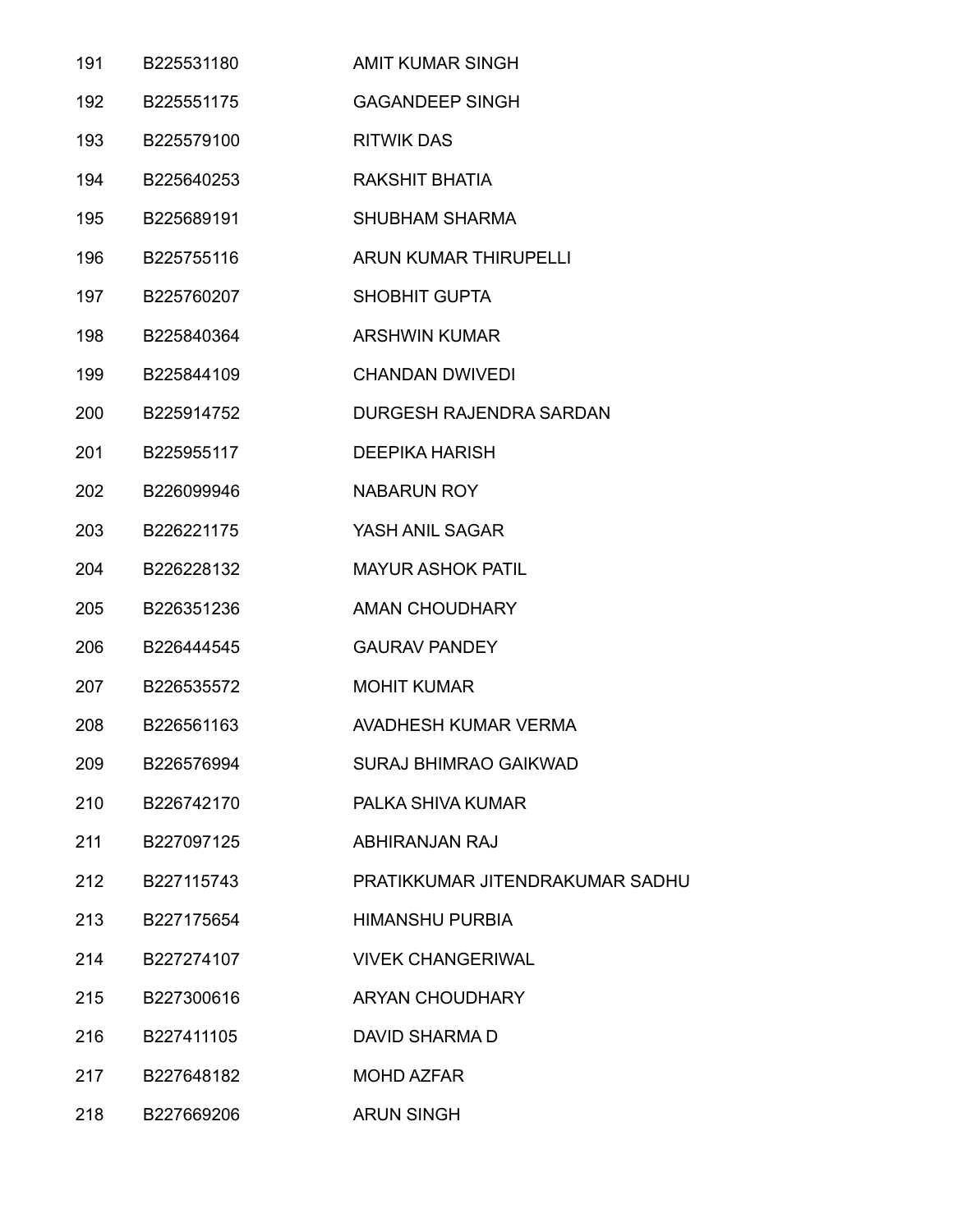List of candidates shortlisted for M.Tech. Interview under Non-RA category.

| Sr NO.         | <b>Applicantid</b> | <b>Name</b>                   |
|----------------|--------------------|-------------------------------|
| 1              | B215860157         | <b>DEVANK</b>                 |
| $\overline{2}$ | B216022138         | Swpnil Engla                  |
| 3              | B216163498         | A Srikar                      |
| 4              | B216706526         | Vatika Ajay Jhanjee           |
| 5              | B216888814         | Rishika Jangde                |
| 6              | B217089114         | Mayank Dinanath Maurya        |
| 7              | B217128998         | AKKAPAKA RAMESHBABU           |
| 8              | B217448991         | <b>VIVEK KUMAR</b>            |
| 9              | B218164397         | ANSHUL VIJAYVERGIYA           |
| 10             | B218754581         | <b>NAVALE PRIYANKA SURESH</b> |
| 11             | B218885483         | <b>SRIDHAR KALING SAHU</b>    |
| 12             | B219347186         | S U Swakath                   |
| 13             | B219622754         | Satyam Sa                     |
| 14             | B219719189         | Patnala Naga Sai              |
| 15             | B219769131         | Harshit Bansal                |
| 16             | B219990163         | <b>Puneet Shrivastava</b>     |
| 17             | B220597129         | <b>ABHINAV DEWAN</b>          |
| 18             | B220639926         | <b>SACHIN THOMAS</b>          |
| 19             | B220734108         | <b>VISHNUR</b>                |
| 20             | B221123530         | Amogh Shakti Soni             |
| 21             | B221157120         | Kusuma Rahul Siddartha Sakya  |
| 22             | B221170942         | <b>ISHAN PANDEY</b>           |
| 23             | B221467211         | Satyam Mahajan                |